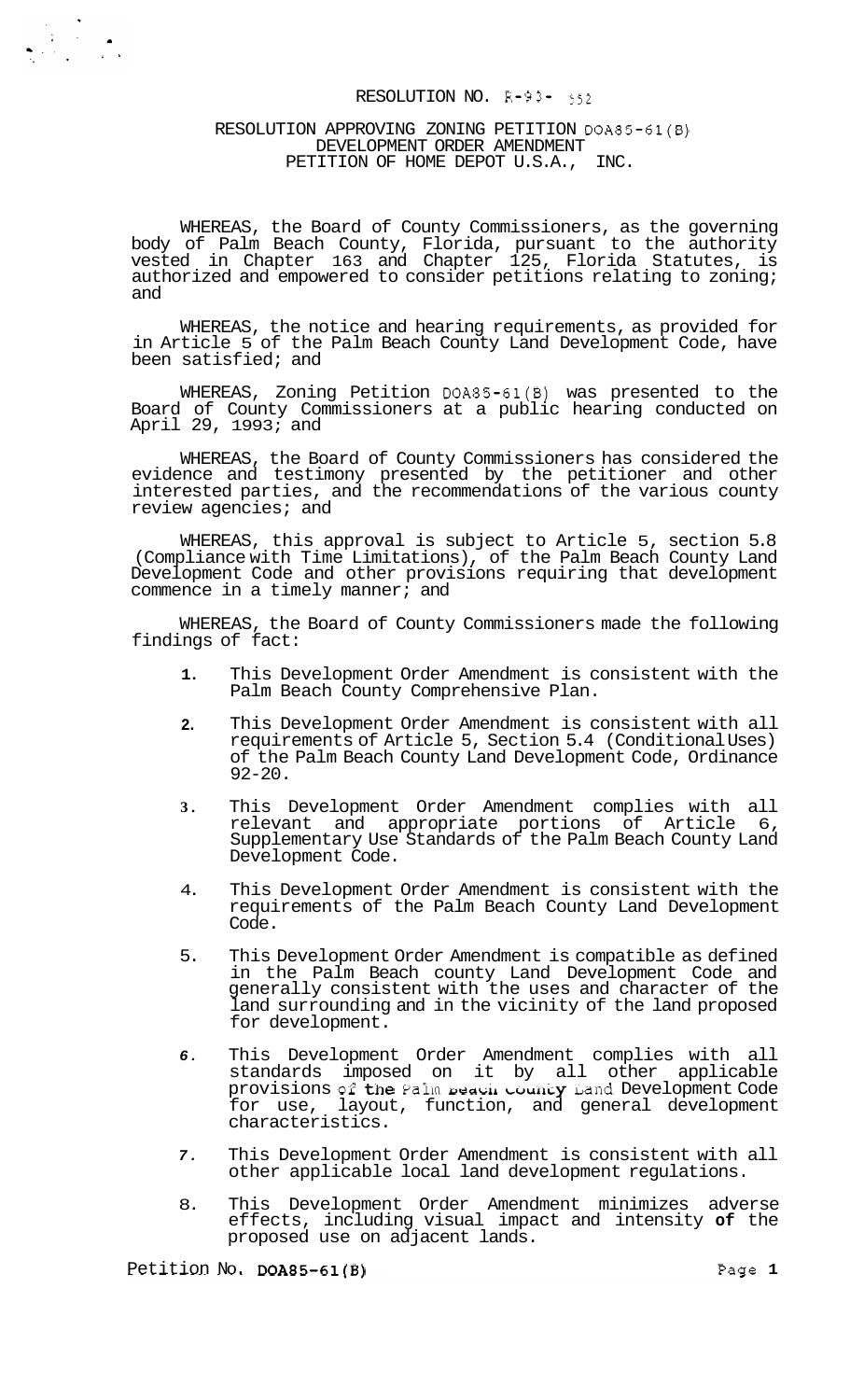- 9. This Development Order Amendment complies with Art. 11, Adequate Public Facility Standards.
- 10. This Development Order Amendment minimizes environmental impacts, including but not limited to water, air, stormwater management, wildlife, vegetation, wetlands and the natural functioning of the environment.
- 11. This Development Order Amendment will result in logical, timely and orderly development patterns.
- 12. This Development Order Amendment is consistent with applicable neighborhood plans.

WHEREAS, Article 5 of the Palm Beach County Land Development Code requires that the action of the Board of County Commissioners be adopted by resolution.

NOW, THEREFORE, BE IT RESOLVED BY THE BOARD **OF** COUNTY COMMISSIONERS OF **PALM** BEACH COUNTY, FLORIDA, that Zoning Petition DOA85-61(B), the petition of HOME DEPOT U.S.A., INC. for a DEVELOPMENT ORDER AMENDMENT in the GENERAL COMMERCIAL (CG) Zoning District, to amend a Planned General Commercial Development to allow a Repair and Maintenance, general and increase square footage, previously approved on a parcel **of** land legally described in EXHIBIT A, attached hereto and made a part hereof, and generally located on a vicinity sketch as shown on EXHIBIT **B,** attached hereto and made a part hereof, was approved on April 29, 1993, subject to the conditions of approval described in EXHIBIT C, attached hereto and made a part hereof.

Commissioner **Marcus** moved for the approval of the Resolution.

The motion was seconded by Commissioner <u>Roberts and</u>, upon being put to a vote, the vote was as follows:  $\overline{\phantom{a}}$ 

| Mary McCarty, Chair | Absent |
|---------------------|--------|
| Burt Aaronson       | Aye    |
| Ken Foster          | Aye    |
| Maude Ford Lee      | Absent |
| Karen T. Marcus     | Aye    |
| Warren Newell       | Aye    |
| Carol A. Roberts    | Aye    |
|                     |        |

The Chair thereupon declared that the resolution was duly passed and adopted this 29th day of April, 1993.

APPRGVED AS TO FORM AND LEGAL SUFFICIENCY

**ATTORNEY** 

PALM BEACH COUNTY, FLORIDA BY ITS BOARD OF COUNTY  $\mathcal{L}^{\text{max}}_{\text{max}}$ COMMISSIONERS **\*I.\*-''.,**  .. BY: DEP

Petition **No. DOA85-61(B)** Page 2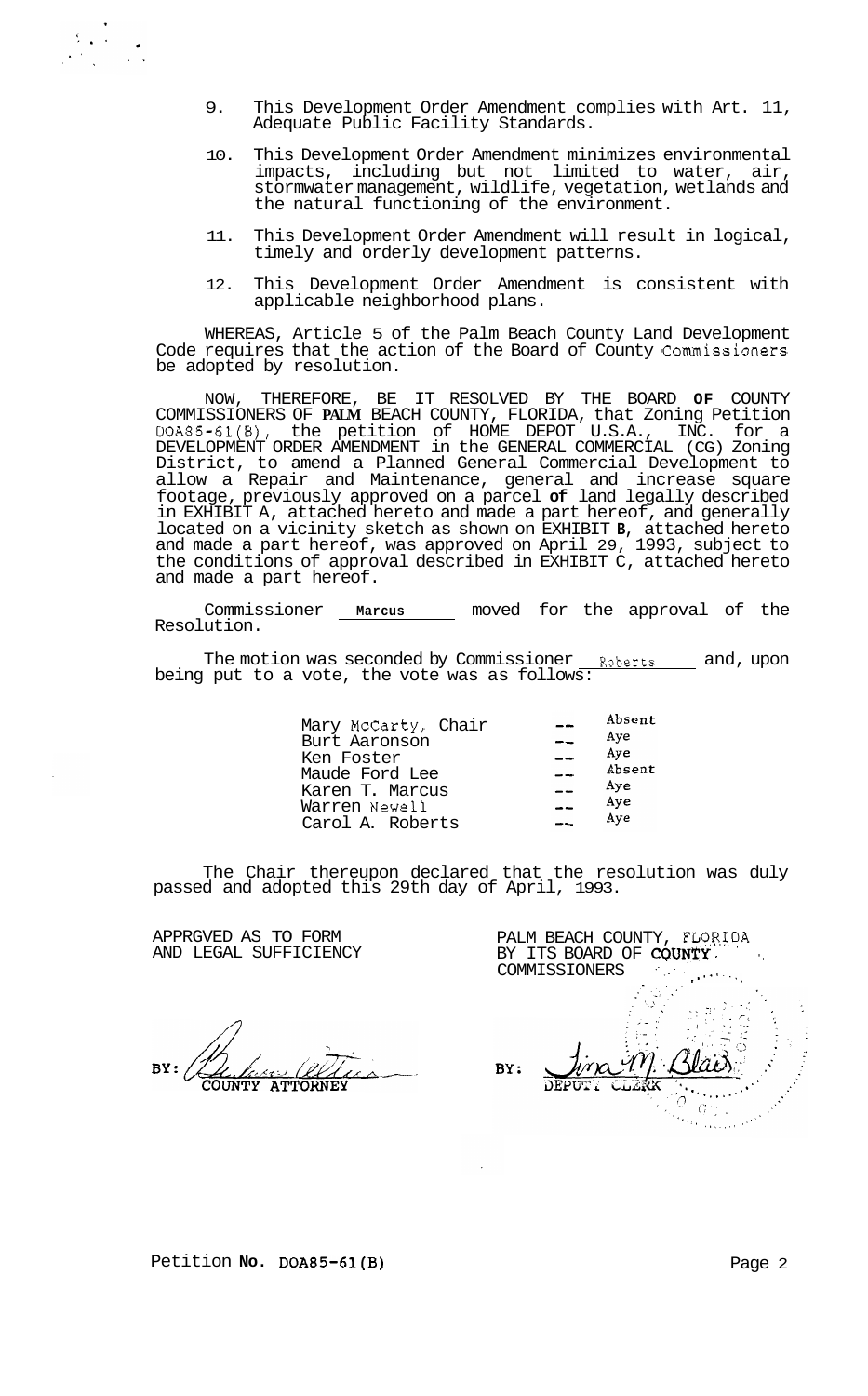**EXHIBIT A** 

#### **LEGAL DESCRIPTION**

A PORTION OF THE SOUTHEAST CUARTER OF SICTION 24, TOWNSHIP 44 SOUTH, RANGE 42 EAST, PALM BEACH COUNTY, FLORIDA, BEING MORE PARTICULARLY DESCRIBED AS FOLLOWS:

COMMENCE AT THE SOUTHWEST CORNER OF THE SOUTHEAST CUARTER OF SAID SECTION 24: THENCE SOUTH 87°04'21" EAST ALCNG THE SOUTH LINE OF SAID SECTION 24 FOR \$29.25 FEET; THENCE NORTH 02102119" EAST FOR \$4.54 SAID SECTION 24 FOR \$29.25 FEET; THEMEE NONTH 02 02 TO EAST FON SECTION THE POINT OF BEGINNING AND TO A 1/2" PIPE; THEMEE NORTH. 02°02'19" EAST ALONG THE EAST RIGHT-OF-WAY OF PRICE STREET FOR 615.84 FEET TO A 1/2" PIPE; THENCE SOUTH 87°05'54" EAST ALONG THE NORTH LINE OF THE SOUTH QUARTER OF THE SOUTHEAST QUARTER OF SAID SECTION 24 FOR 1135.13 FEET TO A 1/2" PIPE; THENCE SOUTH 02"03"33" WEST ALONG THE EAST LINE OF THE WEST HALF OF THE SOUTHWEST QUARTER OF THE SOUTHEAST QUARTER OF THE SOUTHEAST QUARTER OF SAID SECTION 24 FOR 611.01 FEET TO A NAIL AND DISC AND TO A POINT ON A CURVE SAID POINT BEARS NORTH 03°19'14" EAST FROM THE RADIUS POINT; THENCE

MORTHWESTERLY ALONG A CIRCULAR CURVE TO THE LEFT HAVING A RADIUS OF 5789.58 FEET, A CENTRAL ANGLE OF 0"23'36" FOR AN ARC DISTANCE OF 39.74 FEET TO A NAIL AND DISC AND TO A POINT OF TANGENCY: THENCE NORTH 87°04'22" WEST FOR \$25.93 FEET TO A 1/2" PIPE; THE LAST TWO MENTIONED COURSES BEING COINCIDENT WITH THE NORTHERLY RIGHT-OF-WAY LINE OF LAKE WORTH ROAD (S.R. 802); THENCE MORTH 02'02'50" EAST FOR 135.02 FEET TO A 1/2" PIPE: THENCE MORTH 87°04'21" WEST FOR 150.02 FEET TO A 1/2" PIPE; THENCE SOUTH 02'02'50" WEST FOR 135.02 FEET TO A IVAIL AND DISC AND TO A POINT ON A CURVE, SAID POINT BEARS NORTH 02'55'10" EAST FROM THE RADIUS POINT; THENCE NORTHWESTERLY ALONG A CIRCULAR CURVE TO THE LEFT HAVING A RADIUS OF 7699.44 FEET, A CENTRAL ANGLE OF 01°22'01" FOR AN ARC DISTANCE OF 183.70 FEET TO A 1/2" PIPE AND TO A POINT OF TANGENCY; THENCE NORTH 83°26'51" WEST FOR 135.51 FEET TO THE POINT OF TANGENCT: THE LAST TWO MENTIONED COURSES BEING COINCIDENT WITH THE NORTHERLY RIGHT-OF-WAY OF LAKE WORTH ROAD (S.R. 802).

SAID LAND CONTAINING 15.459 ACRES MORE OR LESS.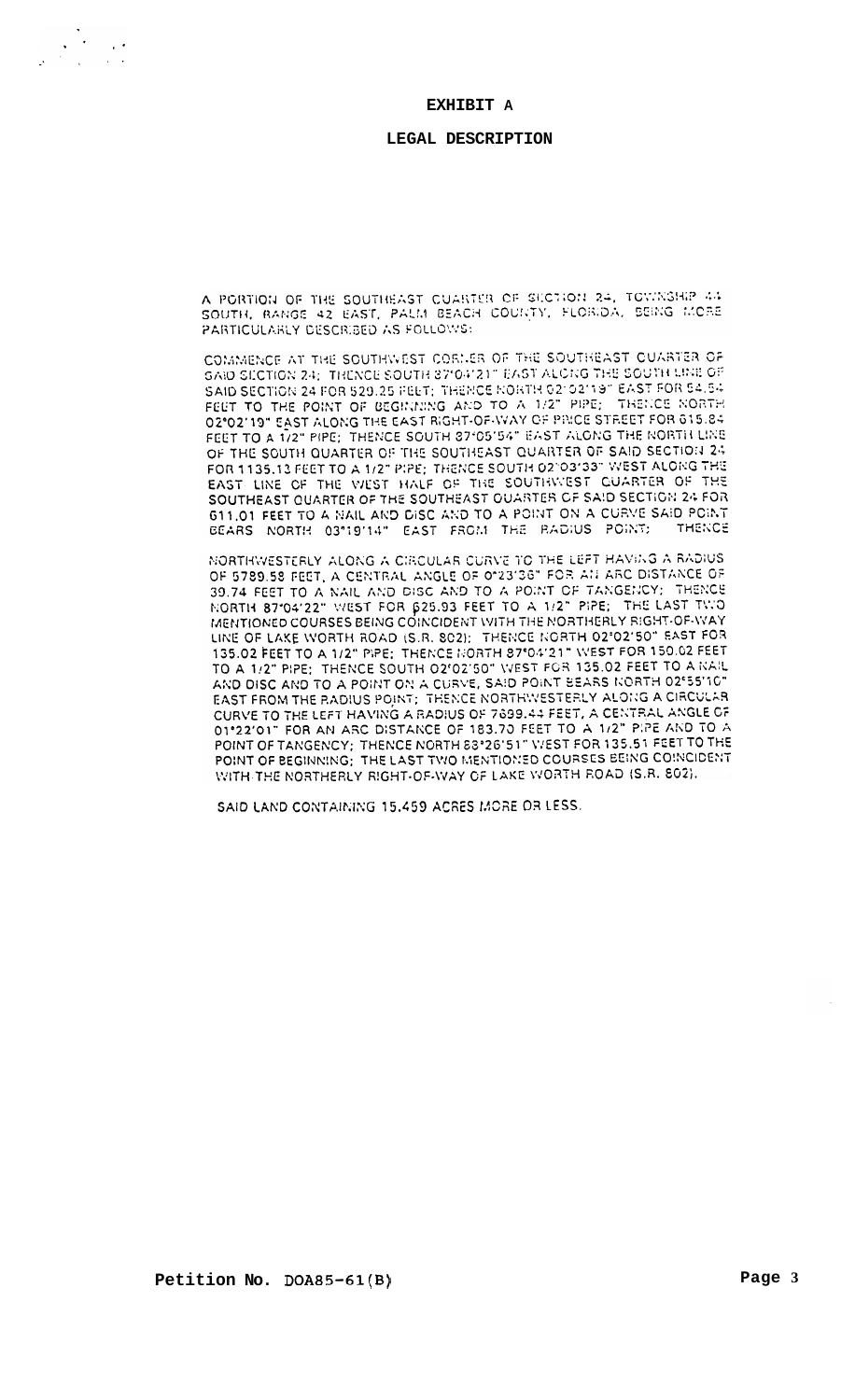$\label{eq:2.1} \frac{1}{\sqrt{2\pi}}\left(\frac{1}{\sqrt{2\pi}}\right)^{2/3}\frac{1}{\sqrt{2\pi}}\left(\frac{1}{\sqrt{2\pi}}\right)^{2/3}$ 

# **VICINITY SKETCH**

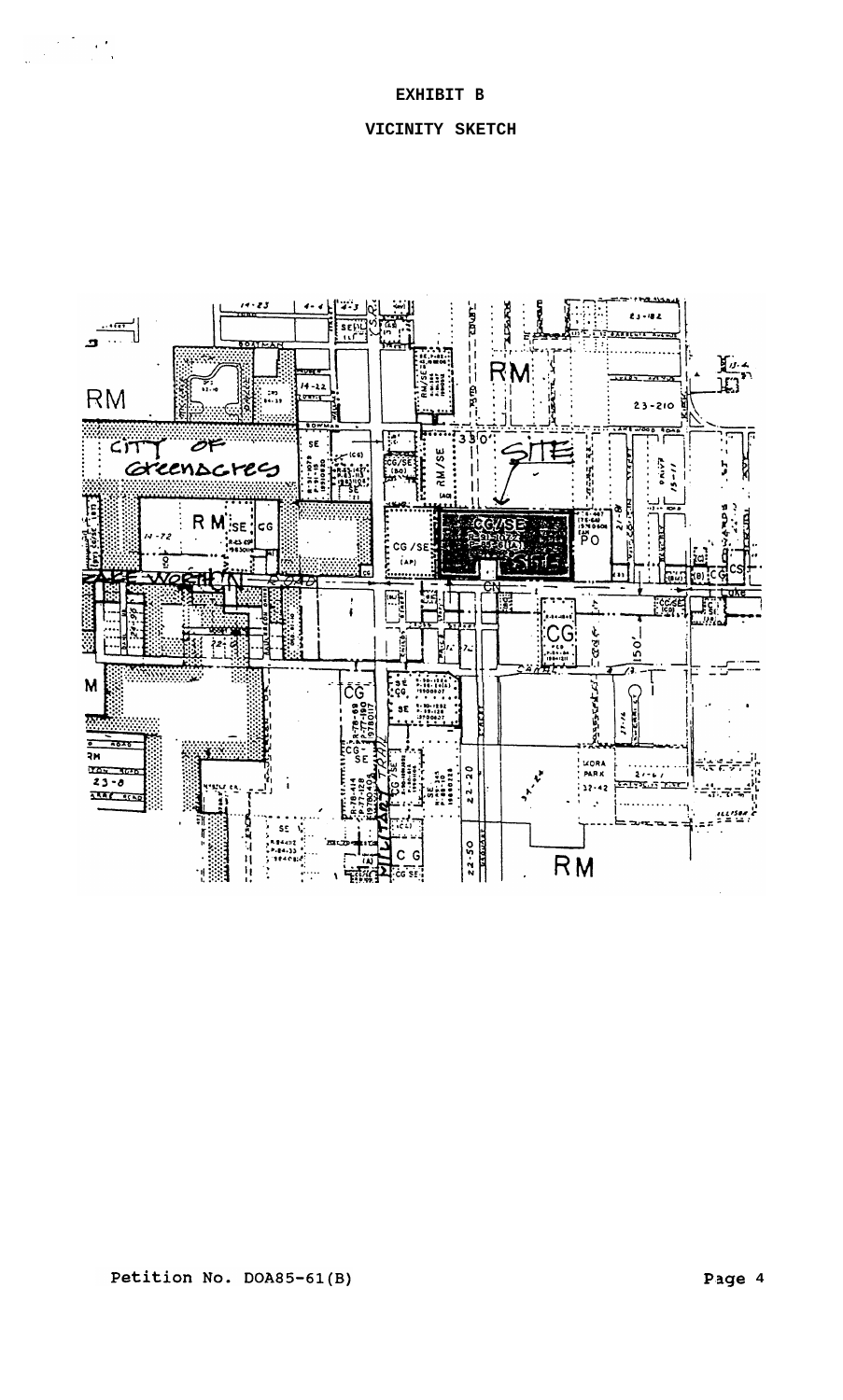#### EXHIBIT C

#### CONDITIONS **OF** APPROVAL

#### A. STANDARD CONDITIONS

1. Condition No. A-1 of Resolution No. R-91-1072, which currently states:

## **The petitioner shall comply with all previous conditions and time certain conditions of approval, unless expzessly modified herein.**

Is hereby amended to state:

All previous conditions of approval applicable to the subject property, as contained in Resolutions R-85-1876 and R-91-1072, have been consolidated as contained herein. The petitioner shall comply with all previous conditions of approval, including original deadlincs for ULDC Section 5.8 compliance, as amended, unless expressly modified. MONITORING(ZON1NG)

- 2. **The site plan shall be amended to indicate compliance with all minimum property development regulations and land developmentrequirements.** (Previously Condition No. A-2 of Resolution No. R-91-1072) (ZONING)
- 3. Condition No. A-3 of Resolution No. R-91-1072, which currently states:

**Development of the site is limited to the uses and site design shown on the site plans approved by the Board of**  design shown on the site plans approved by the Board of County Commissioners (Exhibits 54 and 55). Any **modifications must be approved by the Board of County Commissioners unless the proposed use or design changes**  are permitted pursuant to Section 402.7(E)2(b) (Site Plan **Review Committee Powers and Standards of Review).** 

Is hereby amended to state:

Development of the site is limited to the uses and site design shown on the site plans approved by the Board of County Commissioners. Any modifications must be approved by the Board of County Commissioners unless the prcposed use or design changes are permitted pursuant to Article 5.4.E.13 and Article 5.7 of the ULDC. (ZONING)

### **B.** DUMPSTER

**1. All garbage and refuse receptacles shall be confimed to a designated area. Dumpsters or other trash collection devices shall be concealed behind walls having an architectural treatment compatible with the principal building. The open end of the enclosure shall have an obscure, opaque gate.** (Previously Condition No. E-1 of Resolution No. R-91-1072) (ZONING)

#### C. ENVIRONMENTAL RESOURCES MANAGEMENT

1. Secondary containment for stored Regulated Substances- fuels, oils, solvents, or other hazardous chemicals is required. Dept. of Environmental Resources Management staff are willing to provide guidance on approgriate protective measures. (BUILDING-EM)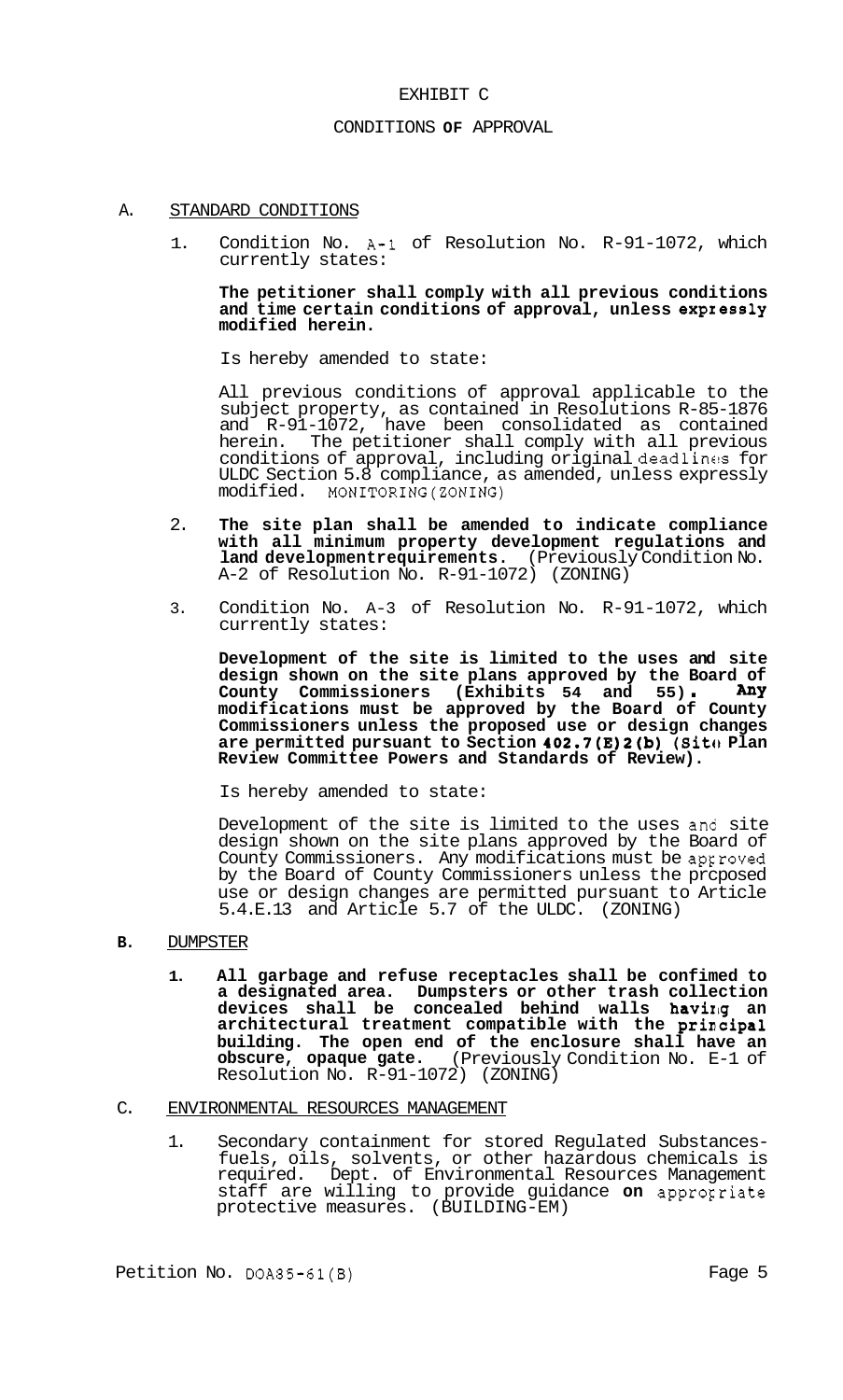2. Plans for any underground storage tanks must be approved by the Dept. of Environmental Resources Management  $prior$ to installation. The petitioner shall perform all necessary preventative measures to reduce the chances of contamination of the groundwater. Double walled tanks and piping with corrosion protection or their equivalent shall be a part **of** those measures.(BUILDING-EM)

## D. HEALTH

- **1. Generation and disposal of hazardous effluents into sanitary sewerage system shall be prohibited unless adequate pretreatment facilities approved by the Florida Department of Environmental Regulation (FDER) and 19.gency responsible for sewage works are constructed and utled by**  project tenants or owners generating such effluents. (Previously Condition **No.** C-1 of Resolution **No.** R-91- 1072) (HEALTH)
- 2. Condition No. C-2 **of** Resolution No. R-91-1072, which currently states:

### **Sewer service is available to the property. Therefore, no septic tank shall be permitted on the site.**

Is hereby amended to state:

Sewer service is available **to** the property. Therefore, **no** septic tank shall be permitted on the site4 All existing on-site sewage disposal systems must **be**  abandoned in accordance with Chapter 100-6, FAC and Palm Beach County ECR-I. (HEALTH)

**3.** Condition **No. C-3** *of* Resolution **No.** R-91-1072, which currently states:

### **Water service is available to the property. Therefore, no**  well shall be permitted on the site to provide potable **water.**

**Is** hereby amended **to** state:

Water service is available to the property. Therefore, no **well** shall be permitted on the site to provide potable water. All existing on-site potable water supply systems must be abandoned in accordance with Palm Beach County ECR-II. (HEALTH)  $ECR-II.$ 

**4. No portion of this project is to be approved on well and/or septic tank, existing or new. Existing septic tanks are to be abandoned, in accordance with Chapter 10- D-6, F.A.C.** (Previously Condition **No. C-4** *of* Re:;olution **D-6, F.A.C.** (Previousl<sub>)</sub><br>No. **R-91-1072)** (HEALTH)

# **E.** ENGINEERING

**1. In accordance with the approved May 1991 Pa:.m Beach County Drainage Permit, the Developer shall provide**  discharge control and treatment for the stormwater runoff in accordance with all applicable agency requirements in effect at the time of the permit application. However, at a minimum, this development shall retain on-site the stormwater runoff generated by a three (3) yea<sup>1-one</sup> (1) **hour storm as required by the Permit Sectim, Land Development Division. In the event that the subject site abuts a Department of Transportation maintained roadway,**  concurrent approval from the Florid8 Department of **Transportation will also be required. The drainage system shall be maintained in an acceptable condition as approved by the County Engineer. In the event that the** 

Petition No. **DOA85-61(B)** Page *6* 

 $\Delta \sim 10^{-1}$  k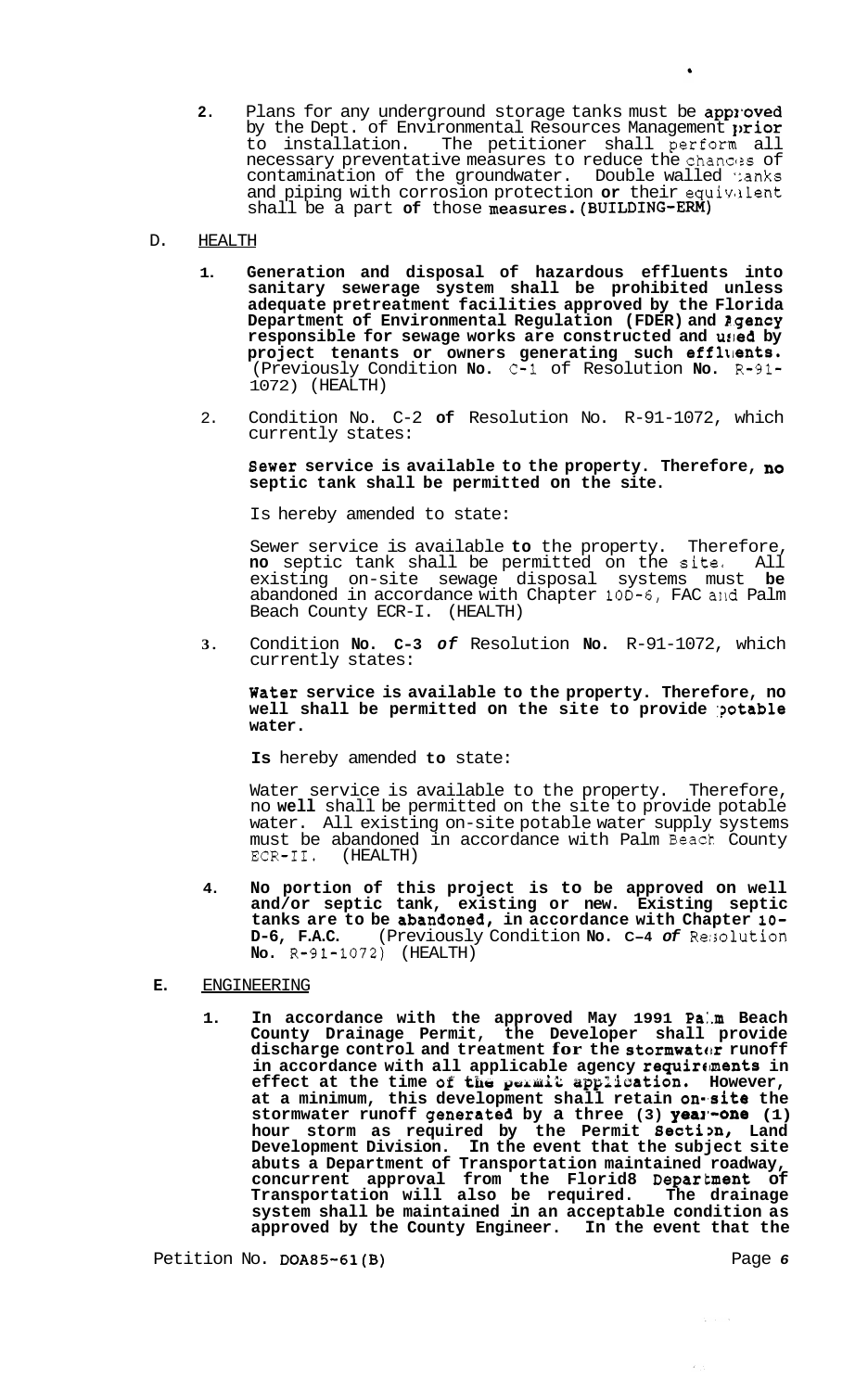drainage system is not adequately maintain<sup>0</sup> as **determined by the County Engineer, this matter will be referred to the Code Enforcement Board for enforcement.**  (Previously Condition No. E.l. **of** Resolution No. R-91- **1072)** (MONITORING)

- **2. The Property owner shall fund the construction** *of* **left**  turn lanes, west approach on Lake Worth Road at the **project's entrance road(s) concurrent with on-site paving and drainage improvements. Funding of the construction shall be completed prior to the issuance** *of* **the first Certificate of occupancy or prior to September I, 1991 whichever shall first occur. The property owner shall further construct a right turn lane east approach at the**  project's entrance currently shown on the Site Plan east of the existing out parcel. Should this petitioner not **be able to secure the necessary permits from the l'lorida Department of Transportation then this petitionel: shall be relieved from this Condition. Construction of the right turn lane shall be constructed within detlicated right-of-way a minimum of twelve (12) feet in wid,ch with**  geometries approved by the Florida Department of Transportation and the Office of the County Engineer. **Dedication shall be accomplished prior to Septenber 1, 1991.** (Previously Condition No. E.2. of Resolution **No.**  (ENGINEERING)
- **3. The property owner shall pay a Fair Share Fee in the amount and manner required by the ''Fair Share Contribution for Road Improvements Ordinance" as it presently exists or as it may from time to kime be amended. Credit for existing funds previously paid for the Military Trail construction shall be given.**  (Previously Condition No. E.3. **of** Resolution No. R-91- 1072) (IMPACT FEE COORDINATOR)
- **4. Construct North Price Street from the existing paved**  terminus of North Price Street north to the project's **north entrance road. This construction shall. be to**  collector street standards, 2-10 foot travel lanes plus **one (1) 5 foot concrete sidewalk on the east side of North Price Street** . **Construction shall c:ommence concurrent with on-site paving and drainage permits issued from the office of the County Engineer alrd shall be completed prior to the issuance of a Certif:.cate of Occupancy.** (Previously Condition No. E.4. **of** Resolution  $No. R-91-1072)$
- **5. The Developer shall install signalization if warranted and permitted by the Florida Department of Transpartation as determined by the County Engineer at the project's entrancets) and Lake Worth Road. Should Signalization not be warranted after 12 months of the final Certificate of Occupancy this property owner shall be relieved from this condition.** (Previously Condition **No. E.5. of**  Resolution No.  $R-91-1072$ )
- 6. **This property shall not be subdivided into Fee Simple lots without meeting all Subdivision and Platting Ordinances.** (Previously Condition No. E.6. **of** Resolution No.  $R-91-1072$ ) (ENGINEERINC)
- *7.* Engineering conditions numbers **14, 15,** 16, 17, 18, 19, 20, 21, 22 and 24 for Zoning Petition 85-61, Resolution **No.** R-85-1876, are hereby deleted. These are as **follows:** 
	- **"14.** The development shall retain on-site 85:t **of** the stormwater runoff generated **by** a three **(3)** year-one hour storm per requirements of the Permit Section, Land Development Division.

Petition **No. DOA85-61(B)** Page 7

 $\Delta \sim 10^4$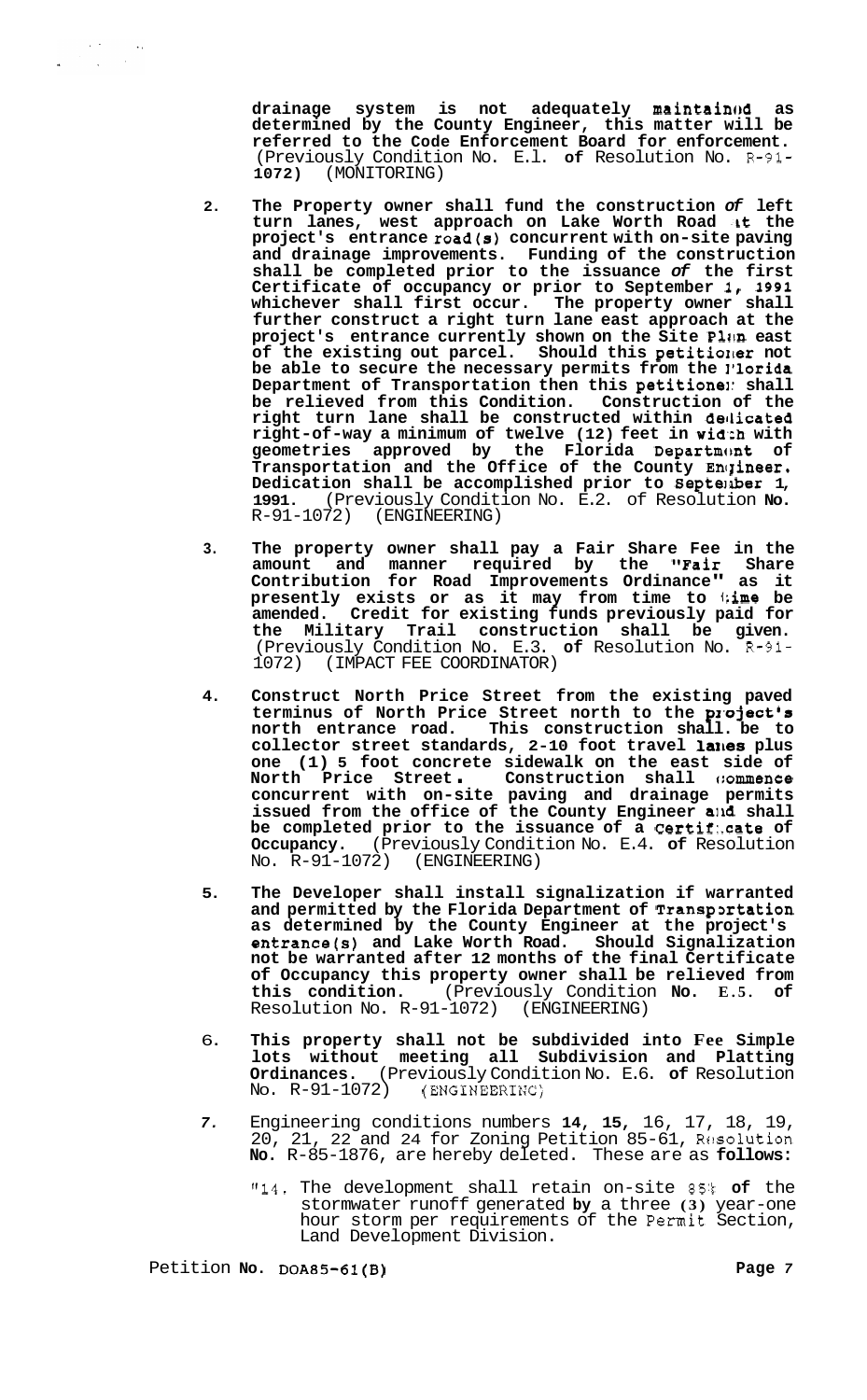- **16.**  The developer shall construct:
	- a) North Price street as a **3** lane sectioil from Lake Worth Road to the project **Is** north entrance road, plus appropriate tapers.
	- b) Signalization when warranted as determined by the County Engineer at the intersect:.on of North Price Street and Lake Worth Road.
	- c) Left turn lane on Lake Worth Road  $i$ t the project's west entrance all concurren: with on-site paving and drainage improvements pursuant to a paving and drainage permit issued from the office of the County Engineer.
- **17.**  The Developer shall pay a Fair Share Fee in the amount and manner required by the "Fair Share Contribution for Road Improvements Ordinance'' as it presently exists or as it may from time to t.ime be amended. The Fair Share Fee for this project presently **is \$266,331.00.**
- **18.**  Based on the amount of traffic generated  $ky$  this development, the Developer has agreed to contribute an additional **\$333,669** toward Palm Beach County's existing Roadway Improvement Program, these total funds of (\$600,000) are to be paid per Condition No. **22.**
- **19.**  The Developer shall provide the existing "not included" parcel with a cross access easement prior to site plan certification.
- *20.*  The property owner shall obtain an on-site Drainage Permit from the Palm Beach County Engineering Department Permit section prior to the issuance Of a Building Permit.
- **21.**  The Developer shall obtain a Turnout Permit from the Palm Beach County Engineering Department, Permit Section for access onto North Price Street and **a** permit from the Florida Department of Transportation for access onto Lake Worth Road.
- **22.**  The Property owner shall fund the construction of Military Trail as a 4-lane median divided section from Lake Worth Road to **a** point *200* feet south **of**  Melaleuca Lane per Palm Beach County's epproved construction plans. Funding **of** this const.ruction by this property owner shall be limited to **an**  amount of **\$60G,000** as indicated in Condition No. 18. A letter of credit in this amount shal.l. posted within sixty (60) days of such posting being requested by the County Engineer, but no earlier than August 1986. This letter of credit may then be called upon at any time to let the contnact for construction of Military Trail.

 $\frac{1}{2}$  ,  $\frac{1}{2}$  ,  $\frac{1}{2}$ 

 $\mathcal{L}_{\rm{in}}$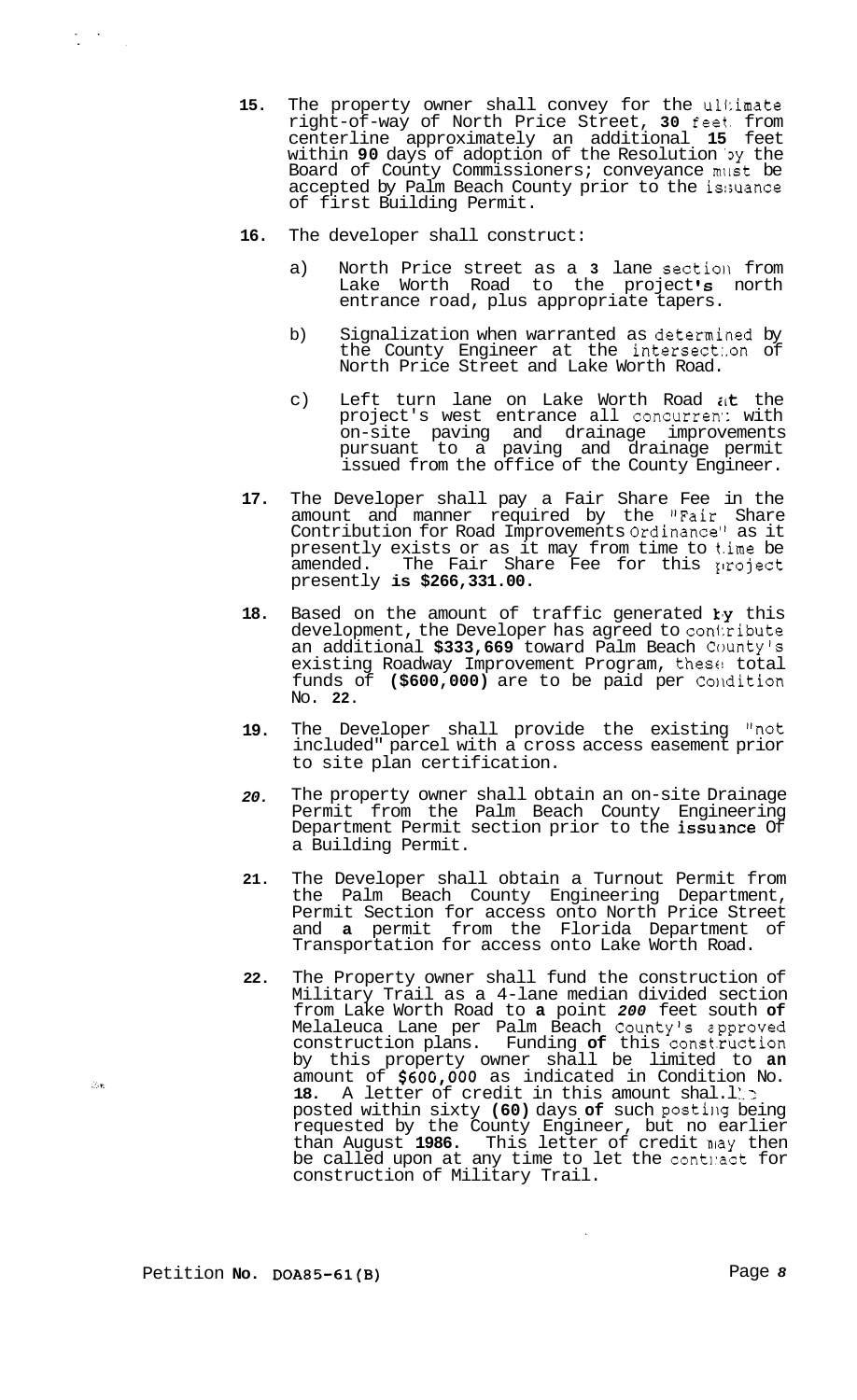It is the intent that Palm Beach County will acquire the additional right-of-way for  $M_1$ litary Trail from Lake Worth Road to Melaleuca Lane during the fiscal year 1985-1986. Palm Beach County will then let the contract for construction *of* this section of Military Trail during the fiscal year 1986-1987. This property owner shall not **be**  eligible to apply for a building permit until the contract for the above mentioned construction is let.

- $24$ . For cross access points to adjoining out-parcels, the developer shall execute a cross access easement prior to site plan review."
- **F.** LANDSCAPING
	- 1. Landscaping within the twenty-five (25) foot landscape buffers abutting all rights-of-way shall be upgraded to **include:** 
		- **a. Clusters of twelve (12) foot tall native 'canopy**  trees planted an average of twenty (20) f**et** on **center (as shown on Landscape Plan, PR. No. 91- 4489)** .
		- **b.** One twelve (12) foot tall native palm tree for each **thirty (30) linear feet.**
		- **c. A continuous native hedge a minimum of twenty-four (24) inches in height at installation, to be maintained at thirty-six (36) inches in heiqht.**

In the case of abandonment of North Price Street, the **landscaping required for the buffer along that street shall be upgraded to include:** 

- **a. Native canopy trees, a minimum of twelve (12) feet tall, placed thirty (30) feet on center.**
- **b.** A continuous native hedge, a minimum of twenty-four **(24) inches in height at installation, to be maintained at thirty-six (36) inches in height.**  (Previously Condition No. D-1 of Resolution **No.** R-91-1072) (ZONING)
- 2. Landscaping along the east property line shall include:
	- **a. Native canopy trees, a minimum of twelve (:12) feet tall, placed thirty (30) feet on center.**
	- **b. A continuous native hedge a minimum of twenty-four (24) inches in height at installation, to be maintained at thirty-six (36) inches in height.**  (Previously Condition No. D-2 of Resolutim **No. R-**91-1072) (ZONING)
- **3. All trees within the interior parking area ;shall be**  twelve (12) feet in height or greater. Landscap<sup>®</sup> islands or punch outs shall be provided in the **parkin**g area in -" **&amj?'liance with the landscape plan submitted!, to the Zoning Division (PR. No. 91-4489)** . (Previously c'!ondition No. **D-3** of Resolution **No.** R-91-1072) (ZONING)
- **4. Landscape tabular data shall be revised to reflect conformance to all landscape conditions.** (Previously Condition No. **D-4** *of* Resolution **No.** R-91-1072) (ZONING)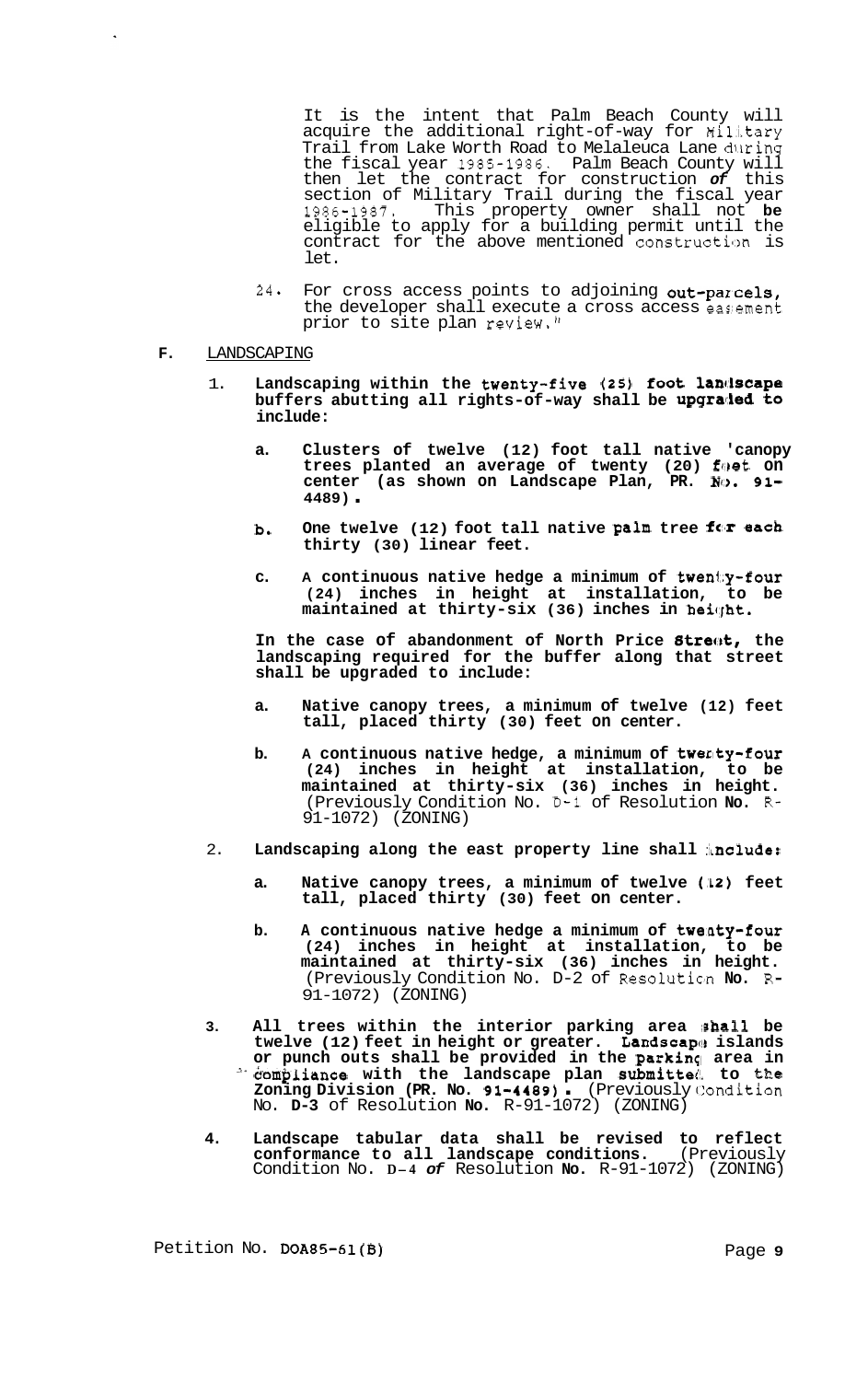**5. The petitioner shall relocate Oak No. 716, as indicated on the tree survey, in a manner and location acceptable to the Zoning Division.** (Previously Condition No. E-5 of Resolution No. R-91-1072) (ZONING)

#### G. LANDSCAPE WITHIN MEDIAN

**1.** Condition **F-1** of Resolution No. R-91-1072, which currently states:

**If permitted by the State Department of Transporl.ation and County Engineering Department, the petitioner shall**  landscape the median of all abutting rights-of-way, This **landscaping shall consist of: one ten (10) fool. tall native canopy tree planted an average of thirty (30** ) **feet**  on center, and appropriate ground cover and irrigution. All materials shall be selected, maintained and ins;alled **according to xeriscape principles. This 1ands:aping**  shall be the perpetual maintenance obligation (if the **property owner and shall be installed prior to Jine 1, 1992.** 

**Is** hereby amended to state:

**1.** Prior to issuance **of** the first building permit, the petitioner shall apply to the Palm Beach County Engineering and Public Works Department for a permit to landscape all adjacent median(s) of all abutting **I** ightsof-way. When permitted by Palm Beach County Depzrtment of Engineering and Public Works, landscaping shall consist of a minimum **of** one **(1)** fourteen **(14)** foot tall native tree for each thirty **(30)** linear feet of the adjacent median to be planted and appropriate ground cover. Trees may be planted singly or in cluster;. All landscaping and maintenance shall be subject *to* the standards as set forth by the Palm Beach County Engineering and Public Works Department. All laldscape material shall be selected for the following lis::

Trees : Ground cover:

Laurel **Oak**  Live Oak Slash Pine Sabal Palmetto

Wedilia Bahia Grass

Alternative species may be allowed subject to apploval by the County Engineer. All plant material shall be All plant material shall be installed and selected according to xeriscape principles and shall conform with the following:

- a. All plants shall be container grown or field collected and transplanted from the projed: site.
- b. All plantings shall be done in accordance with detailed planting plans and specifications to be submitted and approved by the County Sngineer concurrent with Site Plan certification. (ENGINEERING)
- 2. All required meulan landscaping, including watering, shall be the perpetual maintenance obligatior **of** the petitioner and its successors, legal heirs or assignees or duly established Property Owner's Associaticn and/or Homeowners's Association, and shall be installed on or before issuance of the first Certificate **of** Occ1.pancy **or**  filing of the first plat, whichever occurs first. (BUILDING/ENGINEER - Zoning)

Petition **No.** DOA85-61(B) Page **10**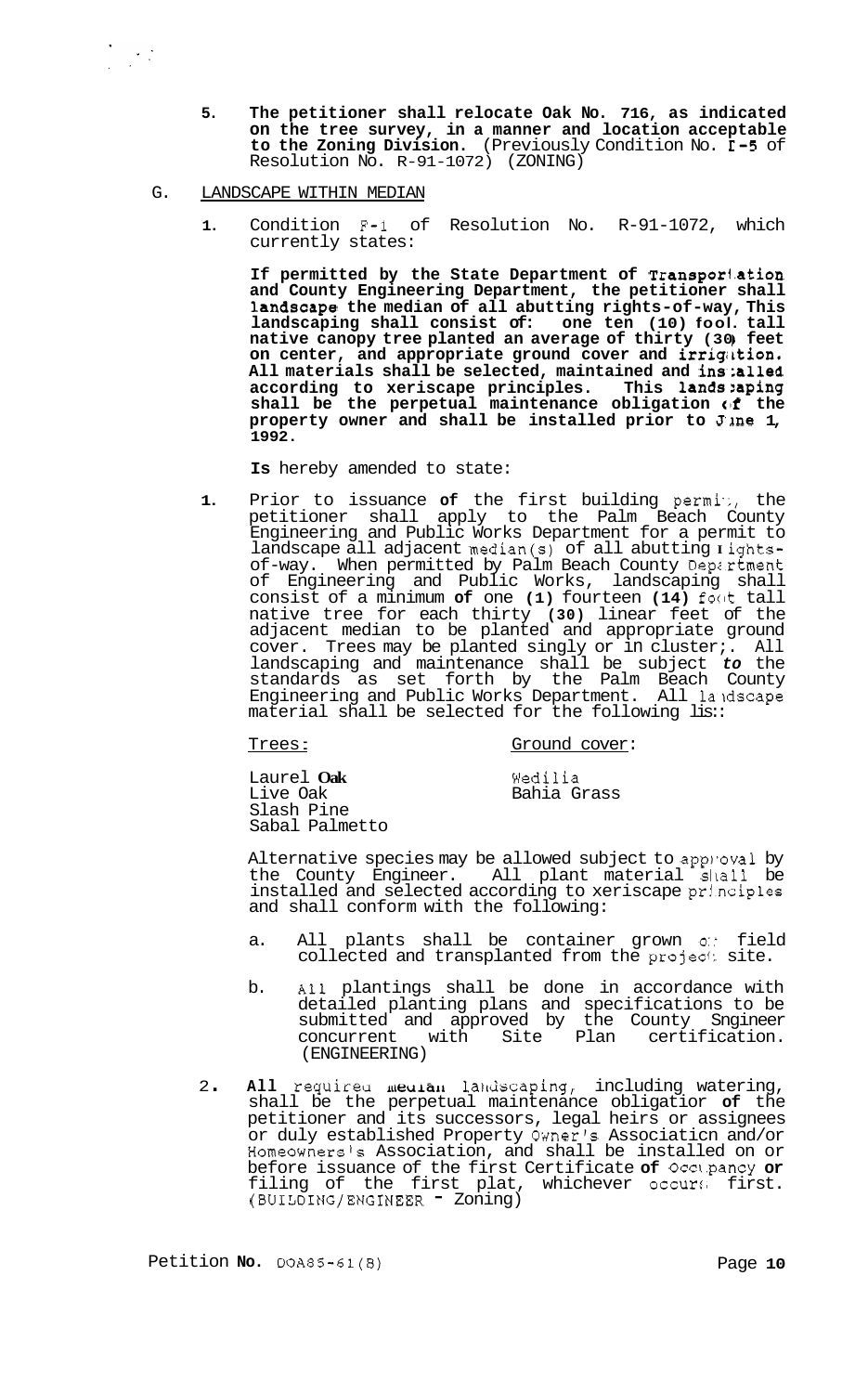- **3.** Declaration of Covenants and Restriction Documents shall be established or amended as required, prior to  $rec$ . iving the first building permit or filing of the first plat, whichever occurs first, to reflect this obligition. Maintenance shall be in accordance with the issued<br>permits. (BUILDING/ENGINEERING - County-Attorney)
- **H.** MODIFICATION

- **1.** Condition No. 2.a. of petition 85-61, Resolution **Qo.** R-85-1876J, which states:
	- "2.a. Relocation of the Southwest entry in order to preserve the existing 2.5 foot Banyan tree, per County Engineers approval. **It**

is hereby deleted.

- 2. Condition No. 2.f. of Petition No. 85-61, Resolution No. R-85-1876J, which states:
	- "2, f. A six (6) foot chain link fence around the retention pond."

is hereby deleted.

- I. RECYCLE SOLID WASTE
	- **1. The property owner shall participate in a rec:ycling program when available in the area. The prograi shall include paper, plastic, metal and glass products, as programs are available.** (Previously Condition **No.** H-1 **of**  Resolution No. R-91-1072) (ZONING)
- **J.** SIGN
	- 1. Condition No. 1-1 of Resolution No. R-91-1072, which currently states:

**Signs on the site shall be limited as follows:** 

- **a. Signs on the site shall be limited to the frontage along Lake Worth Road.**
- **b. Maximum sign number shall be three (3).**
- **c. Total sign area shall be limited to a maximum of 300 square feet.**
- **d. Maximum sign height shall be limited to ten (10) feet** .

Is hereby amended to state:

Signs on the site shall be limited as follows:

- a. Signs on the site shall be limited to the frontage along Lake Worth Road.
- b. Maximum sign number shall be three (3).
- c. Sign area shall be limited **to** a total **of** four hundred fifty (450) square feet (single face) area. Only one **(1)** sign shall be in excess **of** one hundred fifty (150) square feet (single face: area. (ZONING)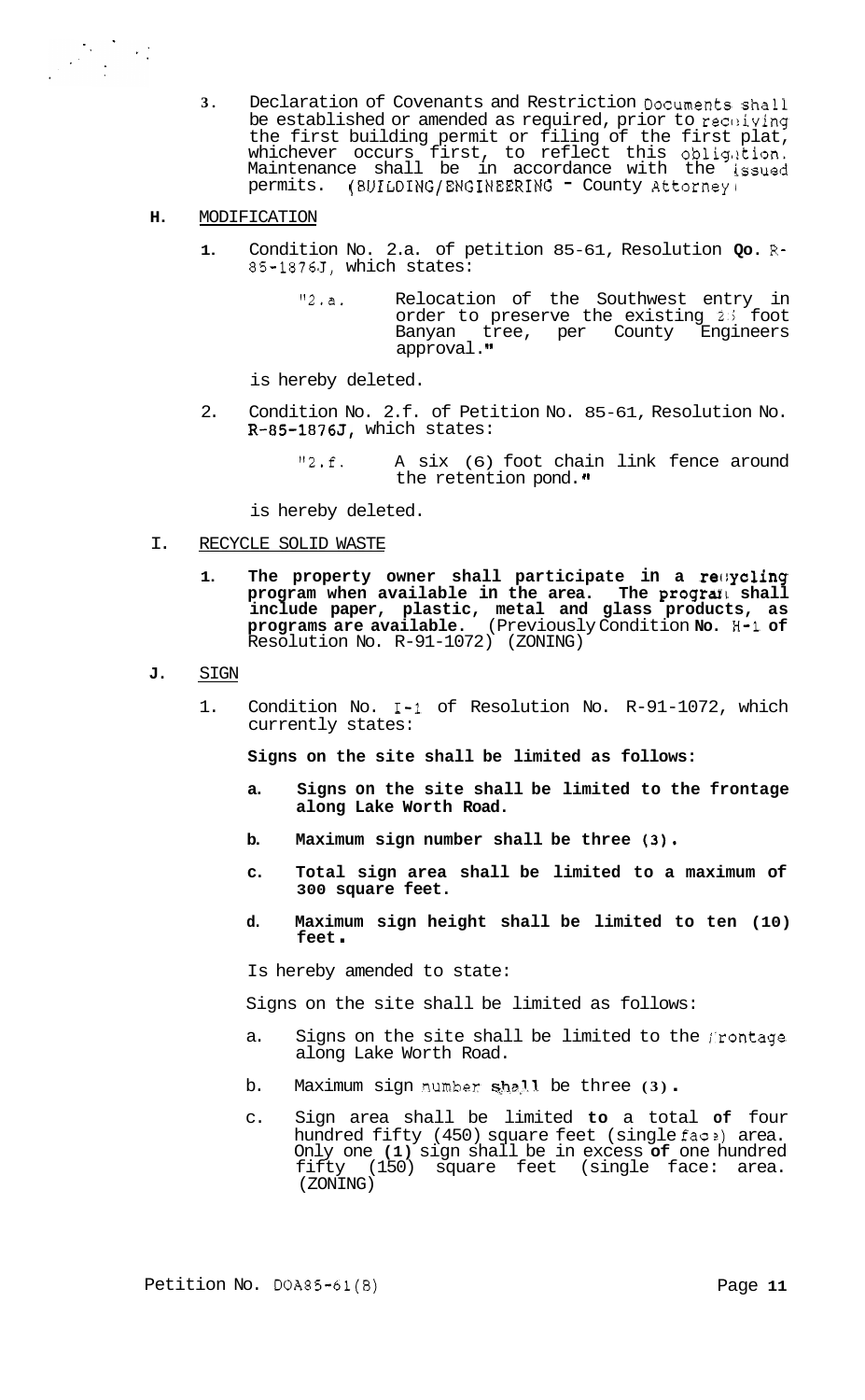- 2. **Prior to Site Plan Review Committee approval, a laster Sign Program shall be Submitted, which specifies: sign location, sign size, and unified graphics and**  $\theta$ **olor.** (Previously Condition No. 1-2 of Resolution No. R-91- 1072) (ZONING)
- **K.** SITE DESIGN

1. Condition No. 1-2 of Resolution No. R-91-1072, which currently states:

Prior to site plan certification, the site plan shall be **amended to indicate the following:** 

- **a. the location of dumpsters; and**
- **b. required landscaping.**

**Is** hereby amended to state:

Prior to site plan certification, the site plan shill be amended to indicate:

- a. Compliance with the requirements of Secticn 7.2 (Off-street Parking and Loading) of the ULDC: and
- b. compliance with all conditions of app:roval. (ZONING)
- 2. No bay door openings for maintenance and repair, general, facility shall be permitted on the north or south facades. (ZONING/BUILDING)
- L. UNITY OF CONTROL
	- 1. **Prior to Site Plan certification, the property owner shall record a Unity of Control on the subject pro?erty,**  subject to approval by the County Attorney. (Previously Condition No. K.l. of Resolution No. R-91-1072)
- M. USE LIMITATION
	- 1. **No stock loading or dumpster pickup will be per nitted between the hours of 9:00 P.M. and** *7:OO* **A.M. Accsss to loading and dumpster areas shall be such that the rsmoval vehicle need not make unnecessary turning or bscking movements.** (Previously Condition **No. G.3.** of Resolution **No.** R-91-1072) (CODE ENFORCEMENT)
	- 2. **Restaurants located within the northern block of retail space shall close to the public at 1O:OO P.M.**  (Previously Condition No. **G.4.** of Resolution **No.** R-91- 1072) (CODE ENFORCEMENT)
- **N.** COMPLIANCE
	- 1. Condition No. L.l. of Resolution No. R-91-1072, which currently states:

**As provided in the Palm Beach County Zoning code, Sections 400.2 and 402.6, failme** !x: **c~~,rny~., any of these conditions of approval at any time may result in:** 

**a. The denial or revocation of a building permit; the issuance of a stop work order; the denial of a Certificate of Occupancy on any building or structure; or the denial or revocation c'f any permit or approval for any developer-owner, commercial-owner, lessee, or user of the subject property; and/or**